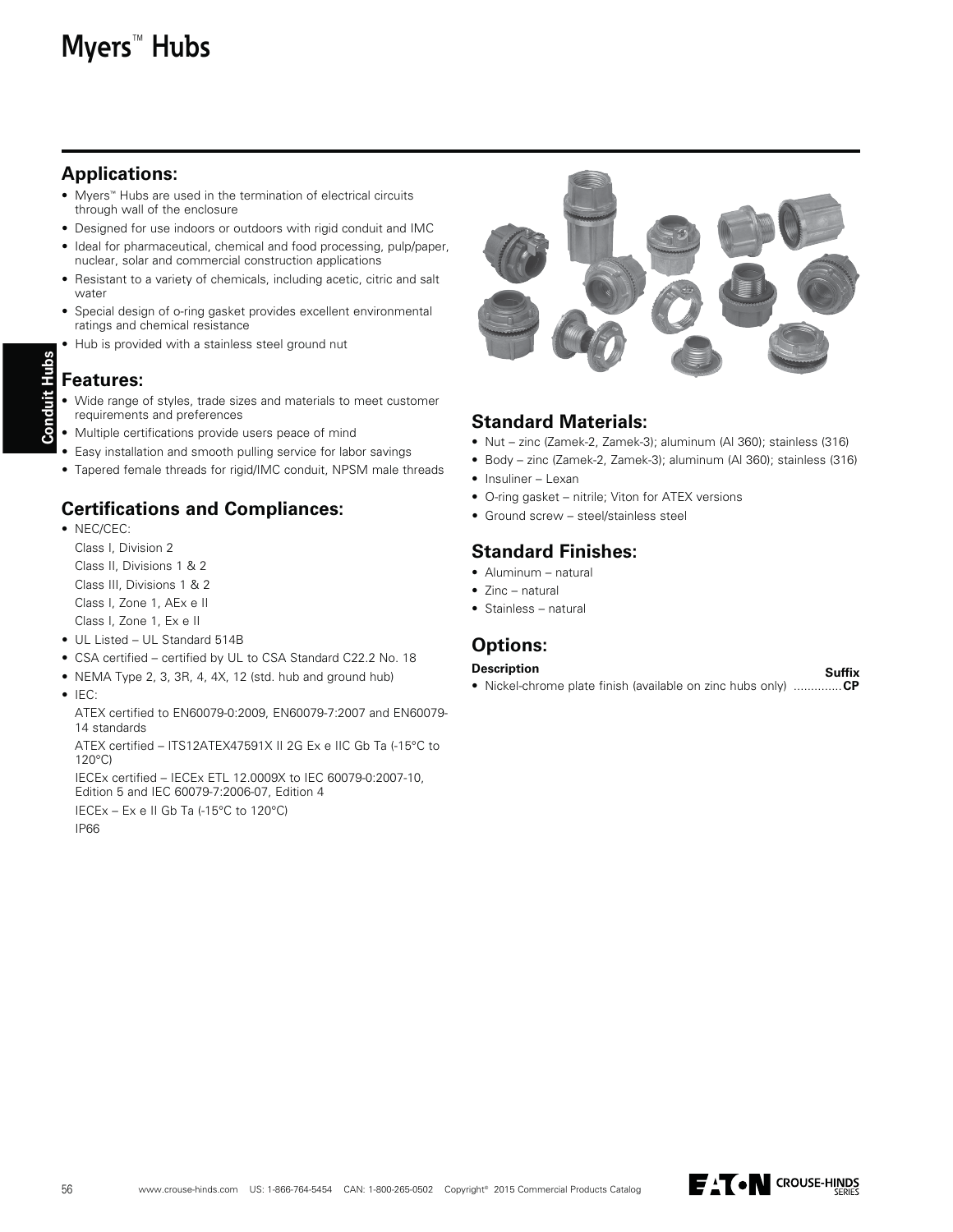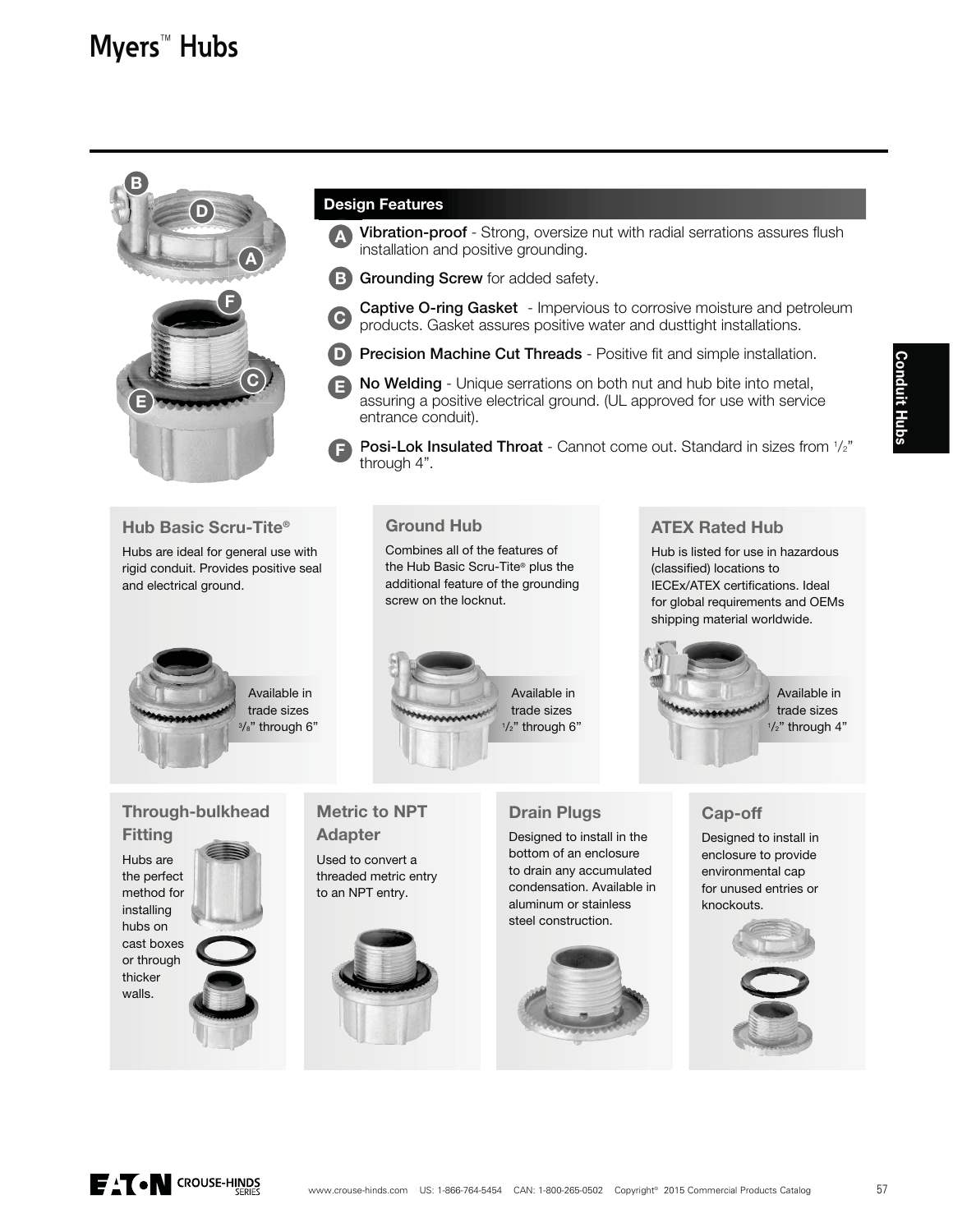# **HUB BASIC SCRU-TITE® – NEMA 2, 3, 3R,**

#### **4, 4X, 12 Zinc**

UL File No. E-27258

| Cat. #                                 | <b>Size</b>      | Unit<br>Oty.   | Wt. Lbs.<br><b>Per 100</b> |
|----------------------------------------|------------------|----------------|----------------------------|
| ST 03 <sup>+</sup>                     | $\frac{3}{8}$ "  | 25             | 11                         |
| ST11                                   | $\frac{1}{2}$ "  | 25             | 19                         |
| <b>Conduit Hubs</b><br>ST <sub>2</sub> | $\frac{3}{4}$ "  | 25             | 27                         |
| <b>ST 31</b>                           | 1 <sup>11</sup>  | 25             | 40                         |
| ST4t                                   | $1\frac{1}{4}$   | 10             | 51                         |
| ST <sub>5</sub>                        | $1\frac{1}{2}$ " | 10             | 68                         |
| <b>ST 6+</b>                           | $\overline{2}$ " | 10             | 92                         |
| ST <sub>7</sub>                        | $2^{1}/2$ "      | 5              | 210                        |
| ST8t                                   | $\overline{3''}$ | $\overline{2}$ | 245                        |
| <b>ST 91</b>                           | $3\frac{1}{2}$ " | $\overline{2}$ | 278                        |
| <b>ST 10+</b>                          | $\overline{4}$ " | 2              | 318                        |
| ST 11*                                 | 5"               |                | 478                        |
| ST 12*                                 | 6"               |                | 685                        |
|                                        |                  |                |                            |

tOptional nickel-chrome plate finish. Add suffix -CP. \*Not supplied with insulator.

# **HUB BASIC SCRU-TITE® – NEMA 2, 3, 3R, 4, 4X, 12**

**Aluminum**

UL File No. E-27258  $\sim$ 

| <b>Cat. #</b>    | <b>Size</b>           | Unit<br>Oty.   | Wt. Lbs.<br><b>Per 100</b> |
|------------------|-----------------------|----------------|----------------------------|
| STA <sub>1</sub> | $\frac{1}{2}$ "       | 25             | 8                          |
| STA <sub>2</sub> | $\frac{3}{4}$ "       | 25             | 11                         |
| STA <sub>3</sub> | $1^{\overline{1}}$    | 25             | 17                         |
| STA <sub>4</sub> | $1^{1}/4$             | 10             | 30                         |
| STA <sub>5</sub> | $1\frac{1}{2}$ "      | 10             | 30                         |
| STA <sub>6</sub> | $\overline{2''}$      | 10             | 38                         |
| STA <sub>7</sub> | $\frac{2^{1/2}}{3''}$ | 5              | 80                         |
| STA <sub>8</sub> |                       | $\overline{2}$ | 100                        |
| STA <sub>9</sub> | $3\frac{1}{2}$        | 2              | 138                        |
| <b>STA 10</b>    | 4 <sup>''</sup>       | $\mathcal{P}$  | 150                        |
| <b>STA 11*</b>   | 5''                   |                | 300                        |
| <b>STA 12*</b>   | $\overline{6''}$      |                | 300                        |

\*Not supplied with insulator.

#### **GROUND HUB – NEMA 2, 3, 3R, 4, 4X, 12 316 Stainless Steel**

UL File No. E-59509

|                    |                     | Unit           | <u>(U)</u><br>Wt. Lbs. |
|--------------------|---------------------|----------------|------------------------|
| Cat. #             | <b>Size</b>         | Oty.           | <b>Per 100</b>         |
| SSTG <sub>1</sub>  | $\frac{1}{2}$ "     | 10             | 29                     |
| <b>SSTG 2</b>      | $\frac{3}{4}$ "     | 10             | 41                     |
| <b>SSTG3</b>       | 1 <sup>II</sup>     | 10             | 57                     |
| SSTG 4             | $1\frac{1}{4}$      | 5              | 73                     |
| <b>SSTG5</b>       | $\frac{11/2}{2}$    | 5              | 99                     |
| SSTG <sub>6</sub>  |                     | 5              | 134                    |
| SSTG <sub>7</sub>  | $2^{1/2}$           | 2              | 183                    |
| <b>SSTG8</b>       | $\overline{3''}$    | $\overline{2}$ | 278                    |
| SSTG <sub>9</sub>  | $\frac{3^{1}/2}{4}$ | $\overline{2}$ | 328                    |
| SSTG <sub>10</sub> |                     | $\mathfrak{D}$ | 395                    |

## **GROUND HUB – NEMA 2, 3, 3R, 4, 4X, 12**

 $\circledR$ 

**Zinc** UL File No. E-59509



 $_{c}(\mathbb{Q})$ 

|                  |                  | Unit           | Wt. Lbs.       | <b>Max. Copper</b><br><b>Grd. Wire Size</b> |     |
|------------------|------------------|----------------|----------------|---------------------------------------------|-----|
| Cat. #           | Size             | Oty.           | <b>Per 100</b> | CSA‡                                        | UL‡ |
| STG <sub>1</sub> | $\frac{1}{2}$ "  | 25             | 20             | #8                                          | #8  |
| STG <sub>2</sub> | $\frac{3}{4}$ "  | 25             | 28             | #8                                          | #8  |
| STG <sub>3</sub> | 11               | 25             | 42             | #8                                          | #8  |
| STG <sub>4</sub> | $1\frac{1}{4}$   | 10             | 55             | #8                                          | #8  |
| STG <sub>5</sub> | $\frac{11}{2}$   | 10             | 70             | #6                                          | #8  |
| STG <sub>6</sub> | 2"               | 10             | 95             | #4                                          | #8  |
| STG <sub>7</sub> | $2\sqrt[1]{2}$   | 5              | 190            | #2                                          | #6  |
| STG <sub>8</sub> | 3''              | 2              | 243            | 1/0                                         | #6  |
| STG <sub>9</sub> | $3^{1}/2$ "      | 2              | 300            | 2/0                                         | #6  |
| <b>STG 10</b>    | 4 <sup>''</sup>  | $\overline{2}$ | 323            | 2/0                                         | #4  |
| <b>STG 11*</b>   | 5''              | 1              | 625            | 2/0                                         | #2  |
| <b>STG 12*</b>   | $\overline{6}$ " |                | 750            | 3/0                                         | #1  |

\*Not supplied with insulator.

to eapplied that medicion.<br>#Use of wire terminal is required by CSA and recommended by UL for wire gauges over 10 AWG.

 $\left(\begin{matrix} 0 \\ 1 \end{matrix}\right)$ 

# **GROUND HUB – NEMA 2, 3, 3R, 4, 4X, 12**

#### **Aluminum**

UL File No. E-59509





|                    |                     | Unit           | Wt. Lbs.       | <b>Max. Copper</b><br><b>Grd. Wire Size</b> |     |
|--------------------|---------------------|----------------|----------------|---------------------------------------------|-----|
| Cat. #             | <b>Size</b>         | Oty.           | <b>Per 100</b> | CSA‡                                        | UL‡ |
| STAG <sub>1</sub>  | $\frac{1}{2}$ "     | 25             | 13             | #8                                          | #8  |
| <b>STAG 2</b>      | $\frac{3}{4}$ "     | 25             | 14             | #8                                          | #8  |
| STAG <sub>3</sub>  | $4$ $\overline{11}$ | 25             | 18             | #8                                          | #8  |
| STAG <sub>4</sub>  | $1^{1}/4$           | 10             | 25             | #8                                          | #8  |
| <b>STAG5</b>       | $1\frac{1}{2}$ "    | 10             | 33             | #6                                          | #8  |
| STAG <sub>6</sub>  | 2"                  | 10             | 41             | #4                                          | #8  |
| STAG <sub>7</sub>  | $2\frac{1}{2}$ "    | 5              | 90             | #2                                          | #6  |
| STAG <sub>8</sub>  | 3''                 | 2              | 103            | 1/0                                         | #6  |
| STAG <sub>9</sub>  | $3\frac{1}{2}$ "    | 2              | 138            | 2/0                                         | #6  |
| STAG <sub>10</sub> | 4"                  | $\overline{2}$ | 140            | 2/0                                         | #4  |
| <b>STAG 11*</b>    | 5''                 |                | 325            | 3/0                                         | #2  |
| <b>STAG 12*</b>    | 6"                  | 1              | 350            | 3/0                                         | #1  |

\*Not supplied with insulator.<br>‡Use of wire terminal is required by CSA and recommended by UL for wire gauges over 10 . AWG.

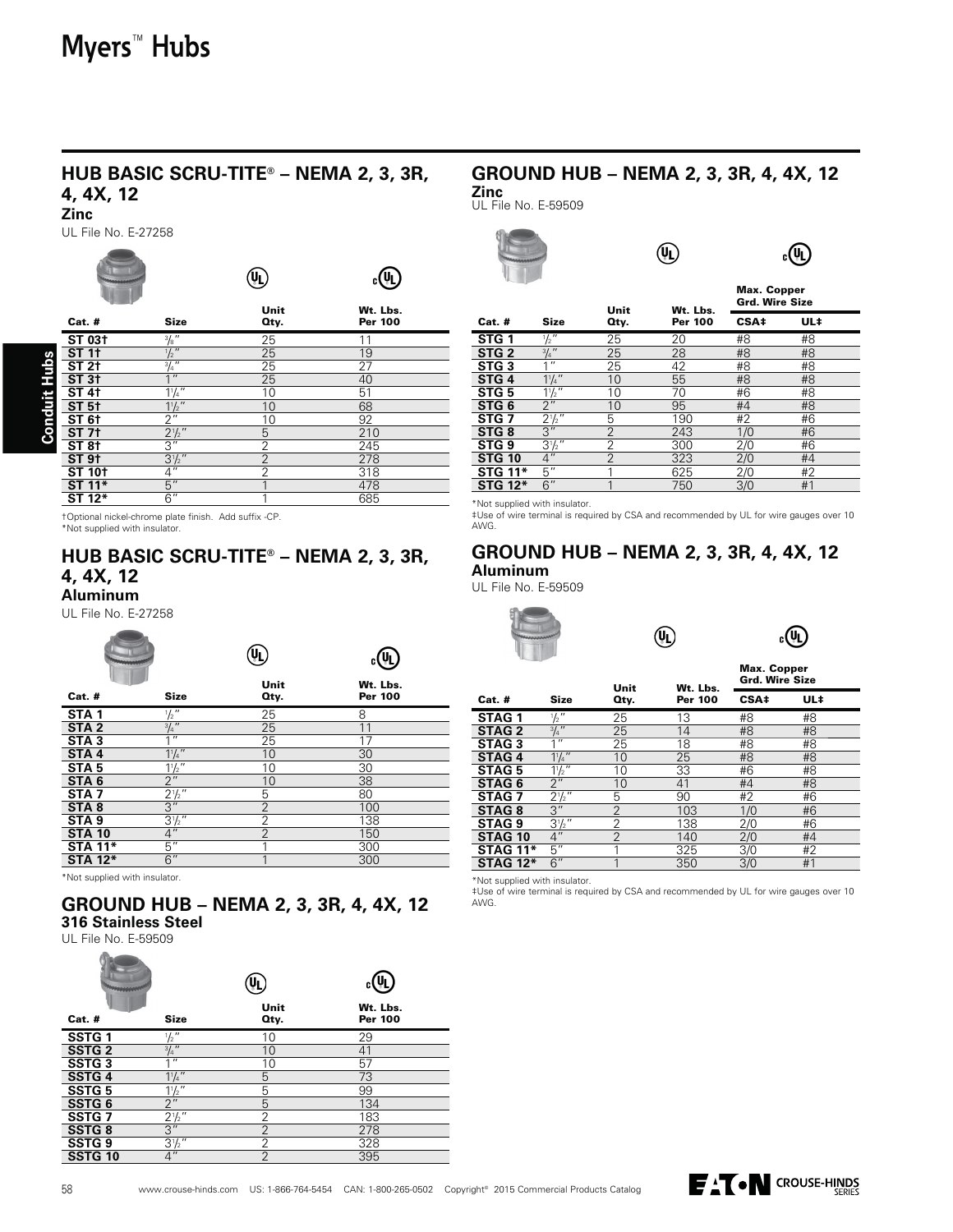# **ATEX HAZARDOUS LOCATION HUB WITH INCREASED SAFETY GROUND TERMINAL**

**Zinc – NEMA 2, 3, 3R, 4, 4X; IP66**



II 2 G Ex e IIC Gb Ta (-15°C to 120°C)

 $\overline{ECEx}$  – Ex e II Gb Ta (-15°C to 120°C) Class I, Zone 1, AEx e II Class I, Zone 1, Ex e II

#### UL File No. E-59509



|                   |                  | Unit | Wt. Lbs.       | iviax. Copper<br><b>Grd. Wire Size</b> |     |
|-------------------|------------------|------|----------------|----------------------------------------|-----|
| $Cat.$ #          | <b>Size</b>      | Qty. | <b>Per 100</b> | CSA‡                                   | UL‡ |
| STGK <sub>1</sub> | $\frac{1}{2}$    | 10   | 20             | #8                                     | #8  |
| STGK <sub>2</sub> | $3/4$ "          | 10   | 31             | #8                                     | #8  |
| STGK <sub>3</sub> | 1 <sup>II</sup>  | 10   | 44             | #8                                     | #8  |
| STGK <sub>4</sub> | $1^{1}/4$        | 5    | 60             | #8                                     | #8  |
| <b>STGK 5</b>     | $1\frac{1}{2}$ " | 5    | 73             | #6                                     | #8  |
| STGK 6            | 2 <sup>''</sup>  | 5    | 99             | #4                                     | #8  |
| STGK <sub>7</sub> | $2\frac{1}{2}$ " | 2    | 145            | #2                                     | #6  |
| STGK <sub>8</sub> | 3"               | 2    | 243            | 1/0                                    | #6  |
| <b>STGK 9</b>     | $3\frac{1}{2}$ " | 2    | 304            | 2/0                                    | #6  |
| <b>STGK 10</b>    | 4"               | 2    | 327            | 2/0                                    | #4  |

‡Use of wire terminal is required by CSA and recommended by UL for wire gauges over<br>10 AWG.

# **ATEX HAZARDOUS LOCATION HUB WITH INCREASED SAFETY GROUND TERMINAL**

#### **316 Stainless Steel – NEMA 2, 3, 3R, 4, 4X; IP66**

 $\langle \epsilon_{\mathsf{x}} \rangle$ II 2 G Ex e IIC Gb Ta (-15°C to 120°C)

(VL)

 $\overline{\text{IECEx}} - \overline{\text{Ex e H}}$  Gb Ta (-15°C to 120°C) Class I, Zone 1, AEx e II Class I, Zone 1, Ex e II

UL File No. E-59509







Max. Copper

|                |                  | Unit           | Wt. Lbs.       | <b>Max. Copper</b><br><b>Grd. Wire Size</b> |     |
|----------------|------------------|----------------|----------------|---------------------------------------------|-----|
| $Cat.$ #       | <b>Size</b>      | Oty.           | <b>Per 100</b> | CSA‡                                        | UL‡ |
| <b>SSTGK1</b>  | $\frac{1}{2}$    | 10             | 33             | #8                                          | #8  |
| <b>SSTGK 2</b> | $\frac{3}{4}$ "  | 10             | 44             | #8                                          | #8  |
| <b>SSTGK3</b>  | 1 <sup>ii</sup>  | 10             | 60             | #8                                          | #8  |
| <b>SSTGK4</b>  | $1\frac{1}{4}$   | 5              | 76             | #8                                          | #8  |
| <b>SSTGK5</b>  | $1\frac{1}{2}$   | 5              | 103            | #6                                          | #8  |
| <b>SSTGK6</b>  | 2 <sup>''</sup>  | 5              | 137            | #4                                          | #8  |
| <b>SSTGK7</b>  | $2\frac{1}{2}$ " | 2              | 185            | #2                                          | #6  |
| <b>SSTGK8</b>  | 3"               | $\overline{2}$ | 281            | 1/0                                         | #6  |
| <b>SSTGK9</b>  | $3^{1}/2$ "      | $\overline{2}$ | 331            | 2/0                                         | #6  |
| <b>SSTGK10</b> | 4"               | $\mathcal{P}$  | 399            | 2/0                                         | #4  |

#Use of wire terminal is required by CSA and recommended by UL for wire gauges over 10 AWG

# **THROUGH-BULKHEAD FITTING – ZINC**

UL File No. E-27258

|                    |                    | Unit           | Wt. Lbs.       |
|--------------------|--------------------|----------------|----------------|
| <b>Cat. #</b>      | <b>Size</b>        | Oty.           | <b>Per 100</b> |
| STTB <sub>1</sub>  | $\frac{1}{2}$      | 5              | 30             |
| STTB <sub>2</sub>  | $\frac{3}{4}$ "    | 5              | 50             |
| STTB <sub>3</sub>  | $1^{\overline{u}}$ | 5              | 70             |
| STTB <sub>4</sub>  | $1\frac{1}{4}$     | 5              | 85             |
| STTB <sub>5</sub>  | $1\frac{1}{2}$     | 5              | 110            |
| STTB <sub>6</sub>  | 2 <sup>''</sup>    | 5              | 152            |
| STTB <sub>7</sub>  | $2\frac{1}{2}$ "   | 4              | 280            |
| STTB <sub>8</sub>  | $\overline{3''}$   | $\overline{2}$ | 408            |
| STTB <sub>9</sub>  | $3\frac{1}{2}$ "   | 2              | 468            |
| STTB <sub>10</sub> | 4 <sup>''</sup>    | $\mathfrak{D}$ | 533            |

## **THROUGH-BULKHEAD FITTING – ALUMINUM**

UL File No. E-27258

| <b>Cat. #</b>      | <b>Size</b>      | Ųį<br>Unit<br>Qty. | Wt. Lbs.<br><b>Per 100</b> |
|--------------------|------------------|--------------------|----------------------------|
| STTBA <sub>1</sub> | $\frac{1}{2}$    | 5                  | 11                         |
| <b>STTBA2</b>      | $\frac{3}{4}$ "  | 5                  | 21                         |
| STTBA3             | 11               | 5                  | 31                         |
| <b>STTBA4</b>      | $1^{1}/4$ "      | 5                  | 40                         |
| STTBA <sub>5</sub> | $1\frac{1}{2}$ " | 5                  | 50                         |
| STTBA6             | 2 <sup>''</sup>  | 5                  | 65                         |
| STTBA7             | $2\frac{1}{2}$ " |                    | 106                        |
| <b>STTBA8</b>      | 3''              | っ                  | 175                        |

#### **THROUGH-BULKHEAD FITTING – ZINC WITHOUT NIPPLES**

Packaged as two pieces unassembled UL File No. E-27258

|                    |                 | Unit | Wt. Lbs. |  |
|--------------------|-----------------|------|----------|--|
| <b>Cat. #</b>      | <b>Size</b>     | Qty. | Per 100  |  |
| STTTB <sub>1</sub> | $\frac{1}{2}$ " | 5    | 35       |  |
| STTTB <sub>2</sub> | $\frac{3}{4}$ " | 5    | 58       |  |
| STTTB <sub>3</sub> | 11              | 5    | 85       |  |
| <b>STTTB4</b>      | $1^{1}/4$ "     | 5    | 105      |  |
| STTTB <sub>5</sub> | $1\frac{1}{2}$  | 5    | 135      |  |
| STTTB <sub>6</sub> | 2 <sup>''</sup> | 5    | 169      |  |

# **THROUGH-BULKHEAD FITTING – ALUMINUM WITHOUT NIPPLES**

Packaged as two pieces unassembled UL File No. E-27258

|                |                    | Unit | Wt. Lbs.       |  |
|----------------|--------------------|------|----------------|--|
| $Cat.$ #       | <b>Size</b>        | Oty. | <b>Per 100</b> |  |
| <b>STTTBA1</b> | $\frac{1}{2}$      | 5    | 16             |  |
| <b>STTTBA2</b> | $\frac{3}{4}$ "    | 5    | 25             |  |
| STTTBA3        | 11                 | 5    | 35             |  |
| <b>STTTBA4</b> | $1^{1}/4$          | 5    | 40             |  |
| <b>STTTBA5</b> | $1\frac{1}{2}$ "   | 5    | 50             |  |
| <b>STTTBA6</b> | $2^{\prime\prime}$ | 5    | 75             |  |
|                |                    |      |                |  |

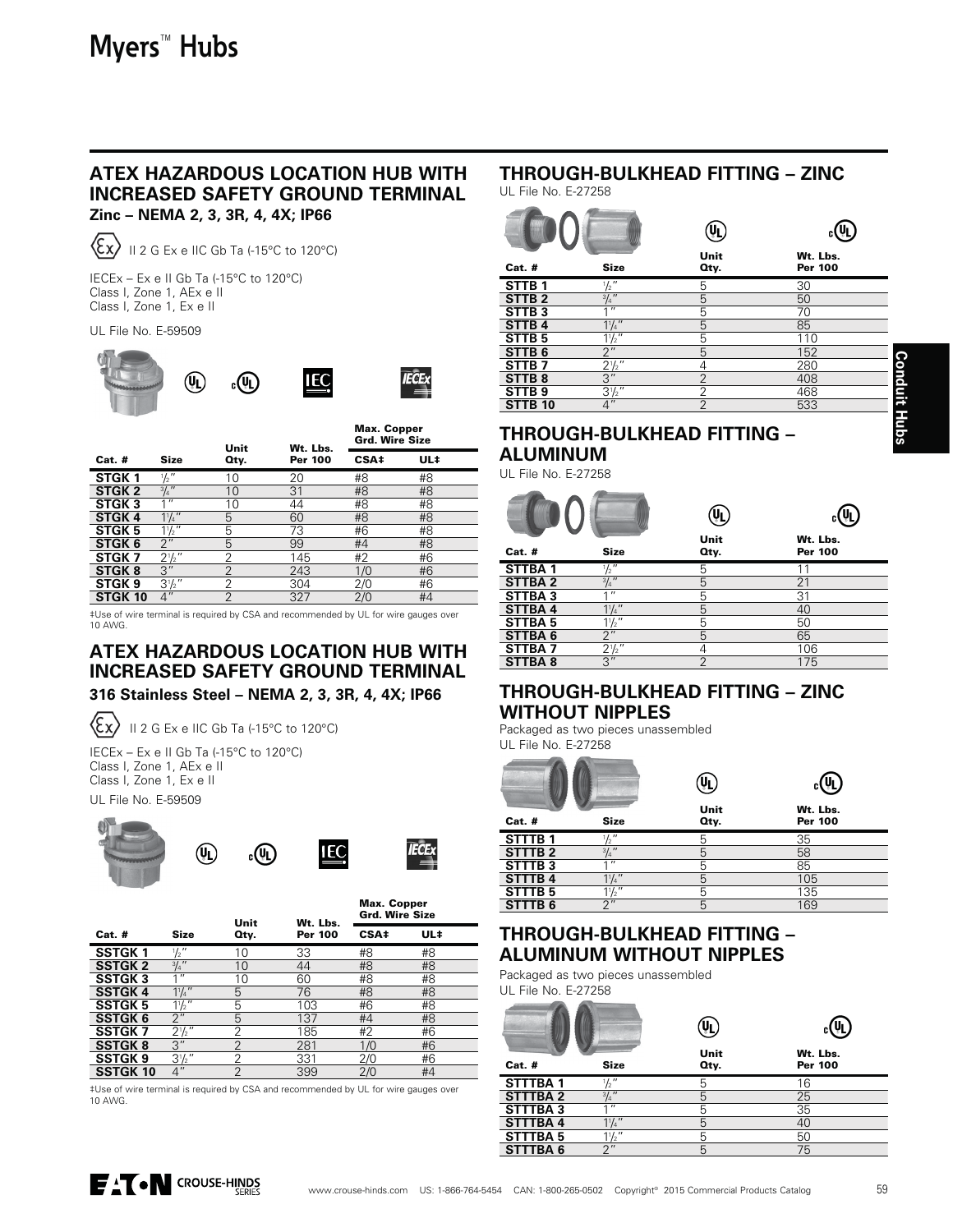| $Cat.$ #         | <b>Size</b>                             | Unit<br>Oty. | Wt. Lbs.<br>Per 100 |
|------------------|-----------------------------------------|--------------|---------------------|
| STM <sub>1</sub> | $M20 - \frac{1}{2}$ "                   | 25           | 13                  |
| STM <sub>2</sub> | $M25 - \frac{3}{4}$ "                   | 25           | 19                  |
| STM <sub>3</sub> | M32 - 1"                                | 25           | 32                  |
| STM <sub>4</sub> | $M40 - 1$ <sup>1</sup> / <sub>4</sub> " | 10           | 40                  |
| STM <sub>5</sub> | $M50 - 1\frac{1}{2}$                    | 10           | 57                  |
| STM <sub>6</sub> | M63 - 2"                                | 10           | 70                  |

**METRIC TO NPT ADAPTER – ZINC**

**Note:** The Myers metric to NPT hub adapter is used to convert a threaded metric entry to an NPT entry. The female thread is NPT and the male thread is metric.

## **METRIC TO NPT ADAPTER – 316 STAINLESS STEEL**



|                   |                      | Unit | Wt. Lbs.       |
|-------------------|----------------------|------|----------------|
| $Cat.$ #          | <b>Size</b>          | Qty. | <b>Per 100</b> |
| SSTM <sub>1</sub> | $M20 - \frac{1}{2}$  | 10   | 12             |
| <b>SSTM2</b>      | $M25 - 3/4''$        | 10   | 27             |
| <b>SSTM3</b>      | M32 - 1"             | 10   | 32             |
| <b>SSTM4</b>      | $M40 - 11/4$ "       | 5    | 46             |
| <b>SSTM5</b>      | $M50 - 1\frac{1}{2}$ |      | 50             |
| <b>SSTM 6</b>     | $M63 - 2"$           |      | 99             |
|                   |                      |      |                |

**Note:** The Myers metric to NPT hub adapter is used to convert a threaded metric entry to an NPT entry. The female thread is NPT and the male thread is metric.

#### **NON-HAZARDOUS DRAIN PLUG – 316 STAINLESS STEEL**



## **NON-HAZARDOUS DRAIN PLUG – ALUMINUM**



Note: SSTC 1 and STAC 1ST are for knockouts and are supplied with a locknut and straight threads. SSTC 1CD and STAC 1CD are for threaded openings and are supplied<br>without locknut and NPT threads. Not gasketed to allow for water drainage.

## **CAP-OFF – ZINC**

UL File No. E-27258





|                      |                | Unit | Wt. Lbs.       |  |
|----------------------|----------------|------|----------------|--|
| $Cat.$ #             | <b>Size</b>    | Qty. | <b>Per 100</b> |  |
| <b>STC 11</b>        | $^{\prime}$    | 25   | 13             |  |
| STC 2 <sup>+</sup>   | $31.$ "        | 25   | 19             |  |
| $STC$ 3 <sup>+</sup> | $\overline{1}$ | 25   | 28             |  |
| STC 4 <sup>+</sup>   |                |      | 40             |  |
| STC 5 <sup>+</sup>   | 11/2           |      | 50             |  |
| STC 61               | $\bigcap$      |      | 67             |  |

tOptional nickel-chrome plate finish. Add suffix -CP.

# **CAP-OFF – ALUMINUM**

UL File No. E-27258



**STAC 3** 1" 25 12

## **GROUND NUT – ZINC**

UL File No. E-59509



| $_{c}(\Psi)$ |
|--------------|
|              |

|                   |                   | Unit    | Wt. Lbs.       | <b>Max. Copper</b><br><b>Grd. Wire Size</b> |     |
|-------------------|-------------------|---------|----------------|---------------------------------------------|-----|
| Size<br>Cat. #    |                   | Qty.    | <b>Per 100</b> | CSA‡                                        | UL‡ |
| STGN <sub>1</sub> | $\overline{12}$ " | 25      | 6              | #8                                          | #8  |
| <b>STGN 2</b>     | $3/4$ "           | 25      | 10             | #8                                          | #8  |
| <b>STGN3</b>      | 11                | 25      | 13             | #8                                          | #8  |
| <b>STGN 4</b>     | $1\frac{1}{4}$    | $10 \,$ | 15             | #8                                          | #8  |
| <b>STGN5</b>      | $1\frac{1}{2}$ "  | 10      | 23             | #6                                          | #8  |
| STGN <sub>6</sub> | 2"                | 1 ∩     | 28             | #4                                          | #8  |

#Use of wire terminal is required by CSA and recommended by UL for wire gauges over 10 AWG.

# **GROUND NUT – ALUMINUM**

UL File No. E-59509

| 7 Ui<br>сħ |
|------------|
|            |

|                |                  | Unit | Wt. Lbs.       | Max. Copper<br><b>Grd. Wire Size</b> |     |  |  |
|----------------|------------------|------|----------------|--------------------------------------|-----|--|--|
| Cat. #         | Size             | Qty. | <b>Per 100</b> | CSA‡                                 | UL‡ |  |  |
| STAGN 1        | $\frac{1}{2}$ "  | 25   | 3              | #8                                   | #8  |  |  |
| STAGN 2        | $3/4$ "          | 25   |                | #8                                   | #8  |  |  |
| STAGN 3        | 111              | 25   | 6              | #8                                   | #8  |  |  |
| <b>STAGN 4</b> | $1\frac{1}{4}$ " | 10   | 8              | #8                                   | #8  |  |  |
| STAGN 5        | $1\frac{1}{2}$ " | 10   |                | #6                                   | #8  |  |  |
| STAGN 6        | 2"               | 10   | 14             | #4                                   | #8  |  |  |
|                |                  |      |                |                                      |     |  |  |

 $(\mathbb{Q})$ 

#Use of wire terminal is required by CSA and recommended by UL for wire gauges over 10 AWG.

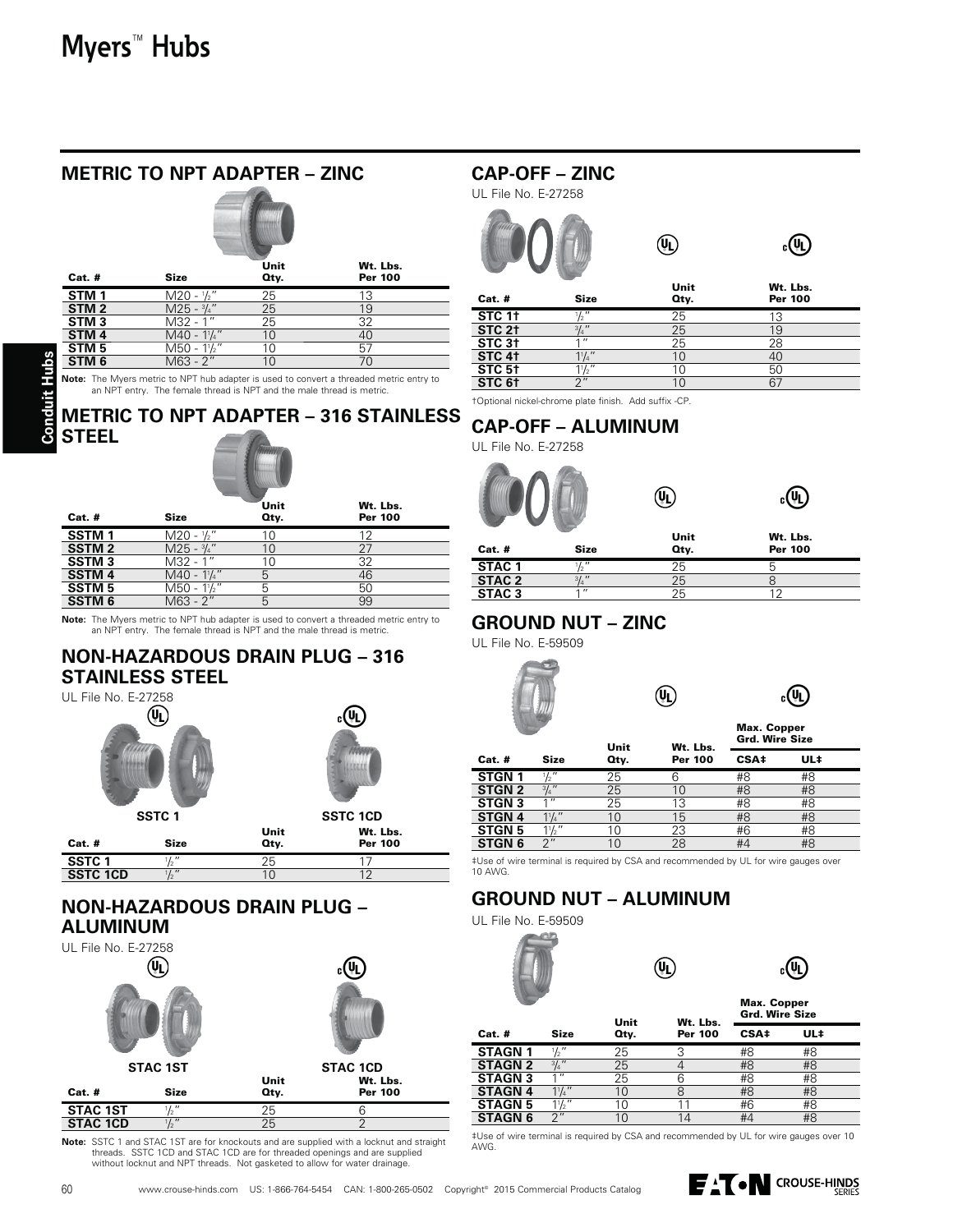# **Hub Dimensions (in Inches):**



|                | SERRATED<br><b>SURFACES</b><br><b>SIDE VIEW</b><br><b>PLAN VIEW</b> |                |                 |               |                                                                             |       |                    |                     |              |                 |                          |
|----------------|---------------------------------------------------------------------|----------------|-----------------|---------------|-----------------------------------------------------------------------------|-------|--------------------|---------------------|--------------|-----------------|--------------------------|
|                |                                                                     |                |                 |               | "D" dimension indicates maximum panel thickness which hub will accommodate. |       |                    |                     |              |                 |                          |
| <b>Pipe</b>    |                                                                     |                |                 |               | Е                                                                           |       |                    |                     |              |                 | <b>K (Mounting Hole)</b> |
| Size           | А                                                                   | в              | c               | D             | Min.                                                                        | Max.  |                    | G                   | н            | Min.            | Max.                     |
| $^{3}/_{8}$    | $1\frac{3}{32}$                                                     | $1\frac{1}{8}$ | 21/32           | "/s           | 0.468                                                                       | 0.493 | $\frac{3}{8}$ NPT  | $\frac{3}{8}$ NPSM  | $60^{\circ}$ | 43/64           | 11/16                    |
|                | $1^{11}/_{32}$                                                      | $1^{7}/_{16}$  | $\frac{13}{16}$ | $^{3}/_{16}$  | 0.591                                                                       | 0.622 | $\frac{1}{2}$ NPT  | $1/2$ NPSM          | $60^{\circ}$ | 55/64           | $\frac{7}{8}$            |
| $^{3}/_{4}$    | $1\frac{15}{32}$                                                    | $1^{23}/_{32}$ | 29/32           | $^{3}/_{16}$  | 0.783                                                                       | 0.824 | $\frac{3}{4}$ NPT  | $\frac{3}{4}$ NPSM  | $60^{\circ}$ | $1\frac{1}{16}$ | $1\frac{1}{8}$           |
|                | $1^{21}/_{32}$                                                      | 2              | $1\frac{1}{32}$ |               | 0.997                                                                       | 1.049 | <b>NPT</b>         | <b>NPSM</b>         | $60^\circ$   | $1^{21}/_{64}$  | $1\frac{3}{8}$           |
| $1\frac{1}{4}$ | $1^{11}/_{16}$                                                      | $2^{3}/8$      | $1\frac{1}{32}$ |               | 1.311                                                                       | .380  | 1½ NPT             | 1½ NPSM             | $60^\circ$   | 143/64          | $1\frac{3}{4}$           |
| $1\frac{1}{2}$ | $1^{11}/_{16}$                                                      | $2^{3}/_{4}$   | $1\frac{1}{32}$ |               | 1.529                                                                       | 1.610 | $1\frac{1}{2}$ NPT | $1\frac{1}{2}$ NPSM | $60^\circ$   | $1^{59}/_{64}$  | 2                        |
|                | $1^{3}/_{4}$                                                        | $3^{1/4}$      | $1\frac{3}{32}$ |               | .964                                                                        | 2.067 | 2 NPT              | 2 NPSM              | $60^{\circ}$ | $2^{25}/_{64}$  | $2^{1/2}$                |
| $2^{1/2}$      | $2^7/32$                                                            | $3^{3}/_{4}$   | $1\frac{9}{32}$ |               | 2.346                                                                       | 2.469 | $2\frac{1}{2}$ NPT | $2\frac{1}{2}$ NPSM | $60^\circ$   | $2^{57}/_{64}$  | 3                        |
| 3              | $2\frac{5}{16}$                                                     | $4\frac{3}{8}$ | $1^{3}/_{8}$    |               | 2.915                                                                       | 3.068 | 3 NPT              | 3 NPSM              | $45^{\circ}$ | $3^{33}/_{64}$  | $3\frac{5}{8}$           |
| $3^{1}/2$      | $2^{3}/8$                                                           | 5              | $1^{7}/_{16}$   |               | 3.371                                                                       | 3.548 | $3\frac{1}{2}$ NPT | $3\frac{1}{2}$ NPSM | $45^{\circ}$ | $4^{1}/_{64}$   | $4\frac{1}{8}$           |
| 4              | $2^{7}/_{16}$                                                       | $5^{1/2}$      | $1\frac{1}{2}$  | $\frac{1}{4}$ | 3.825                                                                       | 4.026 | 4 NPT              | 4 NPSM              | $45^{\circ}$ | $4^{33}/_{64}$  | $4\frac{5}{8}$           |
| 5              | $2^{15}/_{16}$                                                      | $6\frac{7}{8}$ | $\mathfrak{D}$  |               | 4.795                                                                       | 5.047 | 5 NPT              | 5 NPSM              | $45^\circ$   | $5^{37}/_{64}$  | $5^{11}/_{16}$           |
| 6              | З                                                                   | $7^{11}/_{16}$ | っ               | 5/16          | 5.762                                                                       | 6.065 | 6 NPT              | 6 NPSM              | $45^{\circ}$ | $6^{41}/_{64}$  | $6^{3}/_{4}$             |

# **Bulkhead Dimensions (in Inches):**

| Cat. #                                                                               | <b>Size</b>    | A     | в     | н                          | м                                                                                  | N                        |  |  |
|--------------------------------------------------------------------------------------|----------------|-------|-------|----------------------------|------------------------------------------------------------------------------------|--------------------------|--|--|
| STTB <sub>1</sub><br>STTBA <sub>1</sub><br>STTTB <sub>1</sub><br>STTTBA <sub>1</sub> | $\frac{1}{2}$  | 1.465 | 1.429 |                            | 60° $\frac{1}{2}$ - 14 NPSM $\frac{1}{2}$ - 14 NPT                                 |                          |  |  |
| STTB <sub>2</sub><br>STTBA <sub>2</sub><br>STTTB <sub>2</sub><br>STTTBA <sub>2</sub> | $^{3}/_{4}$    | 1.652 | 1.677 |                            | $60^{\circ}$ $\frac{3}{4}$ - 14 NPSM                                               | $\frac{3}{4}$ - 14 NPT   |  |  |
| STTB <sub>3</sub><br>STTBA 3<br>STTTB3<br>STTTBA3                                    | $\mathbf{1}$   | 1.801 | 1.998 |                            | $60^{\circ}$ 1 - 11 $\frac{1}{2}$ NPSM                                             | 1 - 11 $\frac{1}{2}$ NPT |  |  |
| STTB 4<br>STTBA4<br>STTTB4<br>STTTBA4                                                | $1\frac{1}{4}$ | 1.711 | 2.373 |                            | 60° 1 $\frac{1}{4}$ - 11 $\frac{1}{2}$ NPSM 1 $\frac{1}{4}$ - 11 $\frac{1}{2}$ NPT |                          |  |  |
| STTB <sub>5</sub><br>STTBA <sub>5</sub><br>STTTB <sub>5</sub><br>STTTBA <sub>5</sub> | $1\frac{1}{2}$ | 1.717 | 2.741 |                            | 60° 1 $\frac{1}{2}$ - 11 $\frac{1}{2}$ NPSM 1 $\frac{1}{2}$ - 11 $\frac{1}{2}$ NPT |                          |  |  |
| STTB <sub>6</sub><br>STTBA6<br>STTTB <sub>6</sub><br>STTTBA6                         | $\overline{2}$ | 1.755 | 3.230 |                            | $60^{\circ}$ 2 - 11 $\frac{1}{2}$ NPSM                                             | $2 - 11\frac{1}{2}$ NPT  |  |  |
| STTB 7<br>STTBA <sub>7</sub>                                                         | $2^{1/2}$      | 2.500 | 3.747 | $45^{\circ}$               | $2\frac{1}{2}$ - 8 NPSM                                                            | $2\frac{1}{2}$ - 8 NPT   |  |  |
| STTB <sub>8</sub><br>STTBA8                                                          | 3              | 2.500 | 4.392 | $45^\circ$                 | 3 - 8 NPSM                                                                         | $3 - 8$ NPT              |  |  |
| STTB <sub>9</sub>                                                                    | $3^{1}/_{2}$   | 2.290 | 4.975 | $45^{\circ}$<br>$45^\circ$ | $3\frac{1}{2}$ - 8 NPSM                                                            | $3\frac{1}{2}$ - 8 NPT   |  |  |
| STTB 10                                                                              | $\overline{4}$ | 2.439 | 5.516 |                            | 4 - 8 NPSM                                                                         | 4 - 8 NPT                |  |  |